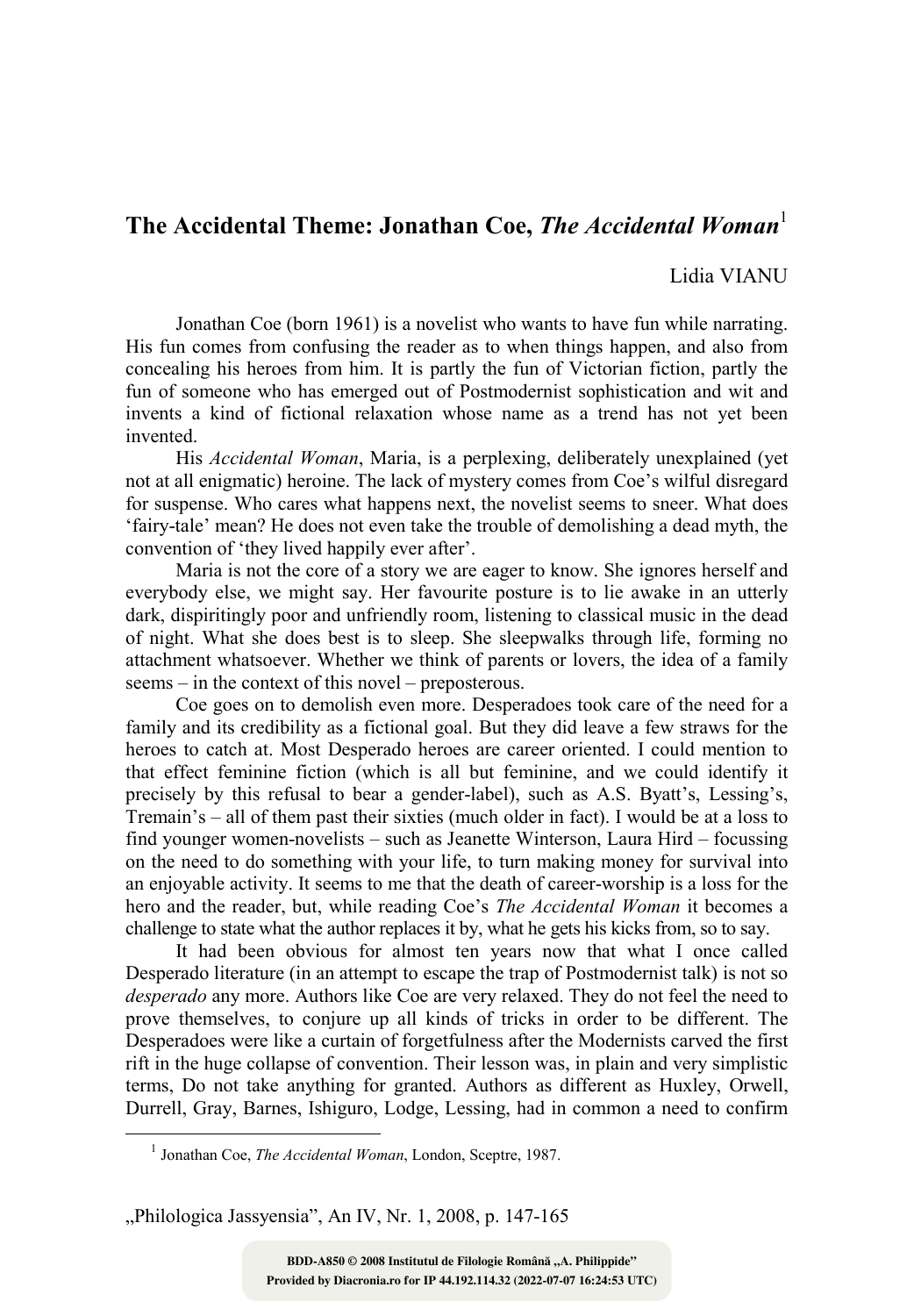that convention was truly, inevitably and irretrievably dead. They were still carrying on a battle flag. The modernists still carried a torch for convention, to use a very recent phrase. The Desperadoes – on the rebound – fell in love with the whole world (all times ever) at once and set out to reshape, rewrite, recycle it.

Coe belongs to a new, unnamed  $-$  as yet  $-$  generation of after-Desperadoes who are care-free. He likes to make fun of whatever bits of the past he happens to come across, but his literary memory is bound to be very selective. I cannot help thinking here of Ackroyd's The Plato Papers as the best effigy for after-Desperadoes: a world which exists simultaneously with its past and future, and is totally unaware of its not being the only one around, distorts the past in the most hilarious misunderstandings ever. Its past is so dead that it can be reinvented at last. Ackroyd reinvents it from syllables, half-titles, fragments of names. His invention is both ironic and nostalgic. He feels the loss and his witty rewriting, deep down, grieves for it. Like all Desperadoes, he is heartbroken (T.S. Eliot's Modernist inheritance, I should say...).

Coe's sensibility is free like a bird. He has no battle to fight. No aftermath of stream-of-consciousness focus on emotion is felt any longer. No lyrical burden on the text (after the style of fiction had been its tyrant in Joyce and Woolf). Since 1922 till no more than ten years ago the focus of literature was rather on the 'telling' than on the 'told'. It started with confusion – of both thoughts/emotions and their expression – and slipped into a fake clarity, a clarity which was only meant to be a life insurance for a dying novel, a clarity which managed to obliterate the meaning in Ishiguro just as much as authors such as Henry James or James Joyce did in their mind-and soul-bound way of writing. The Modernist confusion and partly the subsequent Desperado clarity were emotionally very intense. Coe treads the new ground of 'I could not care less – for convention or conventionlessness, for old wars and victories, for all the texts I have never read and maybe never will. My ignorance is my universe. I am history-less.' The novel is a brave new world again.

\*

The story begins with two statements in which – within very few sentences, actually – two narrative conventions clash and seem to destroy each other. They are the Victorian (mostly Dickensian) convention and the after-Desperado feeling that stories tell themselves. What is at stake here is the status of the author. The Dickensian omniscient, domineering narrator is snubbed. No defiance any more, no substitute artifice is supplied. After the Modernist revolt, after the Desperado appropriation of the whole history of literature ever (modernist defiance included), the after-Desperado puts on a pair of casual jeans and talks to us with his feet up on the story, watching the show while rubbing shoulders with the reader. From the deliberate creator of puzzles (Modernism) and then the suspense-addict (Desperado), the after-Desperado Coe begins his novel as a joke. Chapter one is 'Beforewards' and his first words,

Take a birth. Any birth (p. 7).

He goes on in the present, with several summarizing sentences which unmistakably recall Dickens: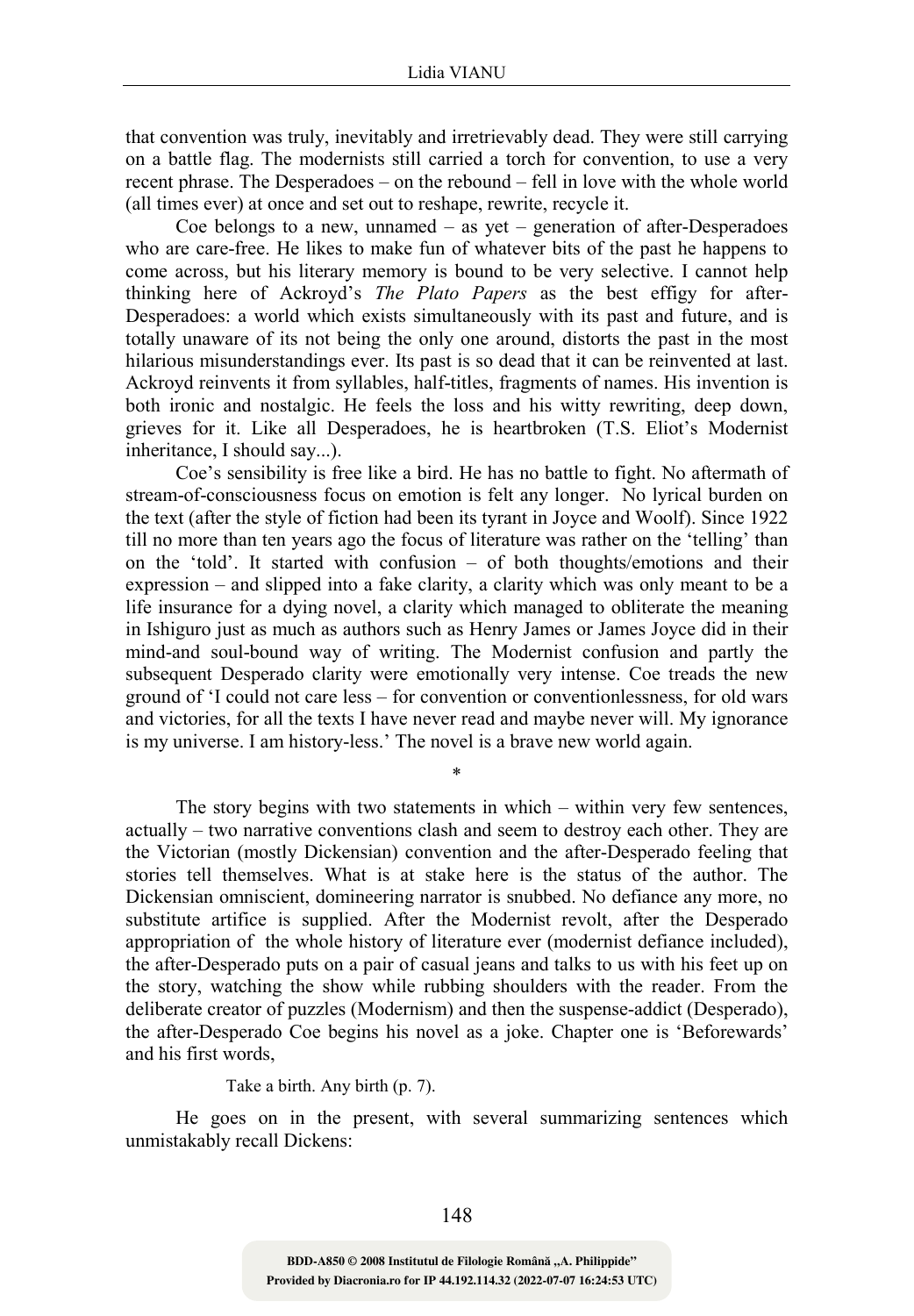Arriving on the threshold of womanhood (for it is she, as chance would have it) Maria finds herself in Mrs Leadbetter's study. Mrs Leadbetter the headmistress. She beamed at Maria and waved her to an armchair (p. 7).

As can be seen, the present is at once followed, within the very same paragraph, by a past. We are given the details we need to know with Dickensian care for our information, and with a nonchalance simultaneous with our information, a carefree manner which it would never have occurred to Dickens to adopt. We could call it familiarity with the reader if we did not think at once of Dickens's own eagerness to please his readers, to make himself understood. We are haunted by the feeling that someone is being outsmarted, and it is not Coe, obviously. In The Accidental Woman, Coe achieves a feat: he baffles/blindfolds the narrator while narrating.

He chooses Dickens as the obvious focus of his 'bantering' (to use an echo from Ishiguro's The Remains of the Day), but he also mocks at himself. 'Am I telling a story?' he seems to wonder. 'After all these centuries of narrative tricks, do you still want a story from me?' In case we might say no, he draws us, the readers, into it:

Here you are to imagine a short silence (p. 9).

Or he talks about himself as

we in the trade (p. 9).

Maria used to write poems as a teenager and she was writing one on the evening the story relates:

[...] she composed a poem, or fragments of a poem, on her walk home that evening. It was a peculiar poem, well worth preserving, I wish I could give you the whole of it  $(p. 11)$ .

He seems to lean heavily on his reader to help him make things up. He overtly associates himself with this reader:

[...] the vestiges of a sense of duty, the origins of which she had always chosen, sensibly, not to analyse.

But perhaps we could undertake this analysis for her (p. 13).

The topics which he considers non-themes – such as the idea of a family – are rejected by the author off-hand, in his own, unambiguous name:

Here you are to imagine a short scene of family jubilation, I'm buggered if I can describe one (p. 18).

Which proves that the Jamesian tradition of the understatement, so well prolonged and refined by authors such as Kazuo Ishiguro or Graham Swift, is safely dead. Jonathan Coe does not really want to be in command, he hardly knows his own story, he wants the reader to step in and rather live than write: in simple words, he wants his text to be more lifelike – which instinct is as old as the hills. The attempt to portray life as truthfully as if the reader/viewer were sharing it has kept art going ever since it has been known to exist. At least in substance, Coe's creation joins the old convention.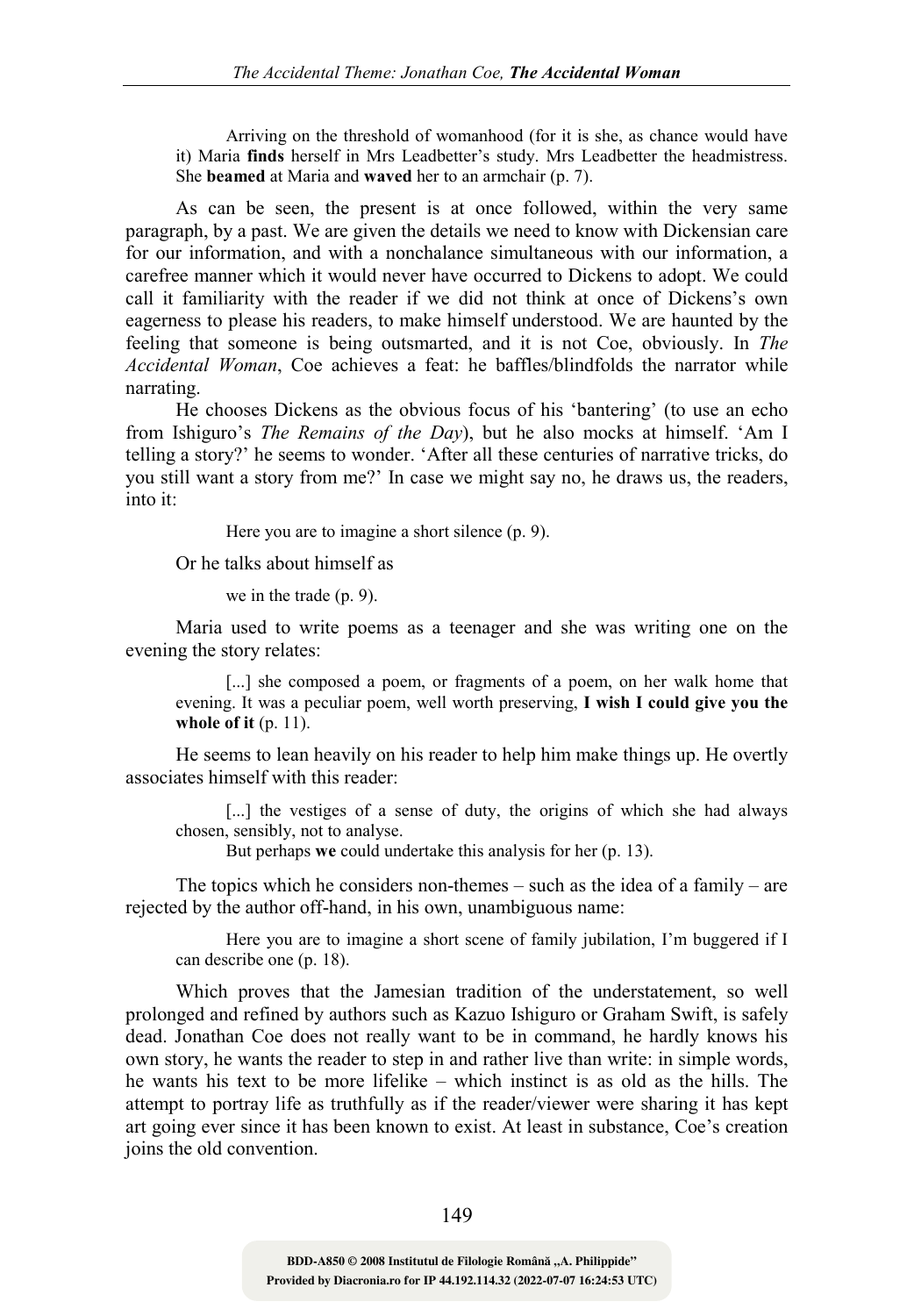Another topic which is a non-theme, or rather a non-device, is stealing into the hero's mind and revealing to the reader what the hero himself may not yet know (stream-of-consciousness). Desperado authors were very shy in front of psychological analysis after the torrents of preverbal thought in Joyce or after the vivisection of sensibility in Woolf and Eliot. Yet, while Desperadoes were born into psychological analysis (just as Modernists were born into the fairy-tale tradition) and could not help carrying it in the back of their minds, after-Desperadoes like Coe feel free to dispose of the need to account for what is going inside the character's mind or soul. This is the best explanation for a sentence such as

## End of analysis (p. 37).

The author seems to be trying to know as little about his story as his reader – which, obviously, would be impossible, considering that he wants his readership, he wants to write a bestseller, he wants his story to win prizes. The dream of the author has moved from achieving technical novelty to acceding to widespread success, mainly with financial repercussions. He is relaxed as far as the 'telling' is concerned, but very alert to the 'selling'. He is first and foremost interested in his reader's approval and could not care less if he has to sacrifice his art in the process. He feels positive he will find a new one  $-$  and this new art is what this essay is trying to identify in Coe's The Accidental Woman.

Coe often poses as the 'forgetful' narrator. At one point he writes:

Maria laughed or cried, I forget which (p. 42).

This is a strategy meant to confuse the reader as to the literary status of the text. Is it a text? Is it closer than literature to real life? The ambiguity of the author's status is to blame. He both invents and narrates without personal interference, he both uses and ignores convention. At one point he writes:

There was one time which kept coming back to her, as she sat waiting outside his college that hot afternoon, it came back to her in fragments, glimpses insistent in form and character, always the same, but this is not how I shall narrate it (p. 69).

The dialogue with the narrator we are constantly pushed into discourages our expectations, since we are half supposed to know the end, as we are half-creating it as we go along. The writer blames the story on us, so to say.

From the very beginning, then, and all through the narrative, the author sides with the reader, apparently. He warns us about every trick, it would seem, such as he does when he writes,

Irony coming up (p. 70),

and an ironical situation (which totally debunks emotion) follows. He claims he is as innocent as his reader, as confused – when in fact he is confusing this reader out of his wits, ruining all conventions for him, undermining his status as a reader. What the reader ought to be if not a recipient of the fruit of the writer's imagination is hard to say. Fact is, the author is trying to convey the sad loss of his imagination:

[...] how can we account for its absurdity? An absurdity apparent to everyone but Maria, apparent even to the passers-by who stared and shook their heads at the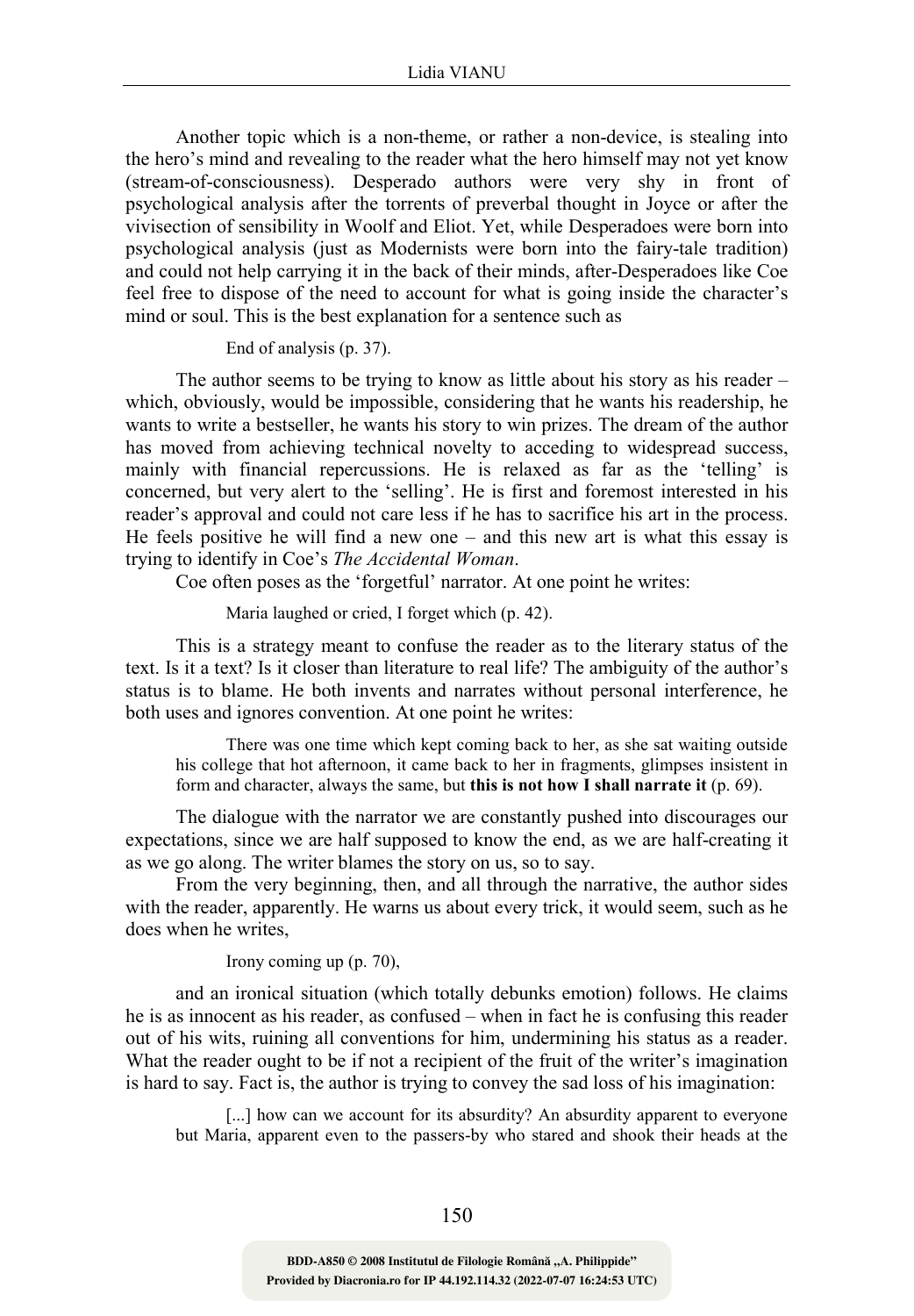spectacle of her yearning vigilance. The best we can do is to surmise. Her course of action would probably have been to have hidden behind that tree, until he passed, and then to have called out, in an accent of surprise, Oh, hello, Stephen. And what she would have done after that is **anybody's guess**, for it would have depended entirely upon his response, and what his response would have been is nobody's business. I have enough difficulty predicting Maria's behaviour without bothering about this (p. 72).

The heroine, Maria, was on the point of embarking on a fairy-tale (she loved Stephen and, if he returned her love, they might have lived happily ever after), if the author had been up to the task of imagining this kind of story, but he decides he is not at all the right person to do such a thing:

[...] it might all have been plain sailing, love offered and reciprocated, nothing new really but it seems to mean a lot to the people involved. It never quite happened (p. 73).

One could easily remember here Fowles and his games with the convention of the writer (whom he even made a hero in the story the former was reading – see The French Lieutenant's Woman) if it were not for a certain disabused air of the present narration.

Fowles (like all Desperadoes) was well aware of his hobby for games and enjoyed every minute of it. Coe does not share the Desperadoes' passion for literature, for the text as a game, for means of enhancing the writer's self-awareness. Coe places himself somewhere in the context, while Desperadoes were always – like most other writers – in the subtext. The ambiguity of literature as we knew it in the literature of all times could be probed, guessed at by the reader's or the critic's interpretation.

We are suddenly confronted not with an ambiguous text any more, but with an explanatory one. Coe explains to us each one of his moves. We know his mind. He shares his intentions. The story is no longer a mere *space of intention*. The after-Desperado narration is rather a place of explanation. The writer feels called upon to explain himself, make his approach clear while writing. Since the author's plan – when found  $-$  is the explanation of his writing, Coe makes himself (if we find out what he is trying to do) the *explanation of an explanation*. His story is, thus, an interpretation of the second degree.

Once we finish reading The Accidental Woman, we do not feel the joy of having followed suspense and having unveiled the reason why the text pleases us. Can it be because the author is not trying to humour his reader, to please his expectations? Neither did the Desperado novelists, or even the Modernists for that matter. But with Joyce or Eliot we were fascinated by the preverbal stream of sensibility, of lyricism and defiance of convention. With the Desperadoes we were enthralled by their passion for gambling all devices at the risk of losing all they had.

Coe seems to be so lost in explanations of all kinds that there is nothing left for us to wonder at. Riveted on the borderline between many spaces/disciplines at once (literary history, literary criticism, sociology, the psychology of creation, literary theory, even semantics, lexicology), we feel as if, overnight, while we were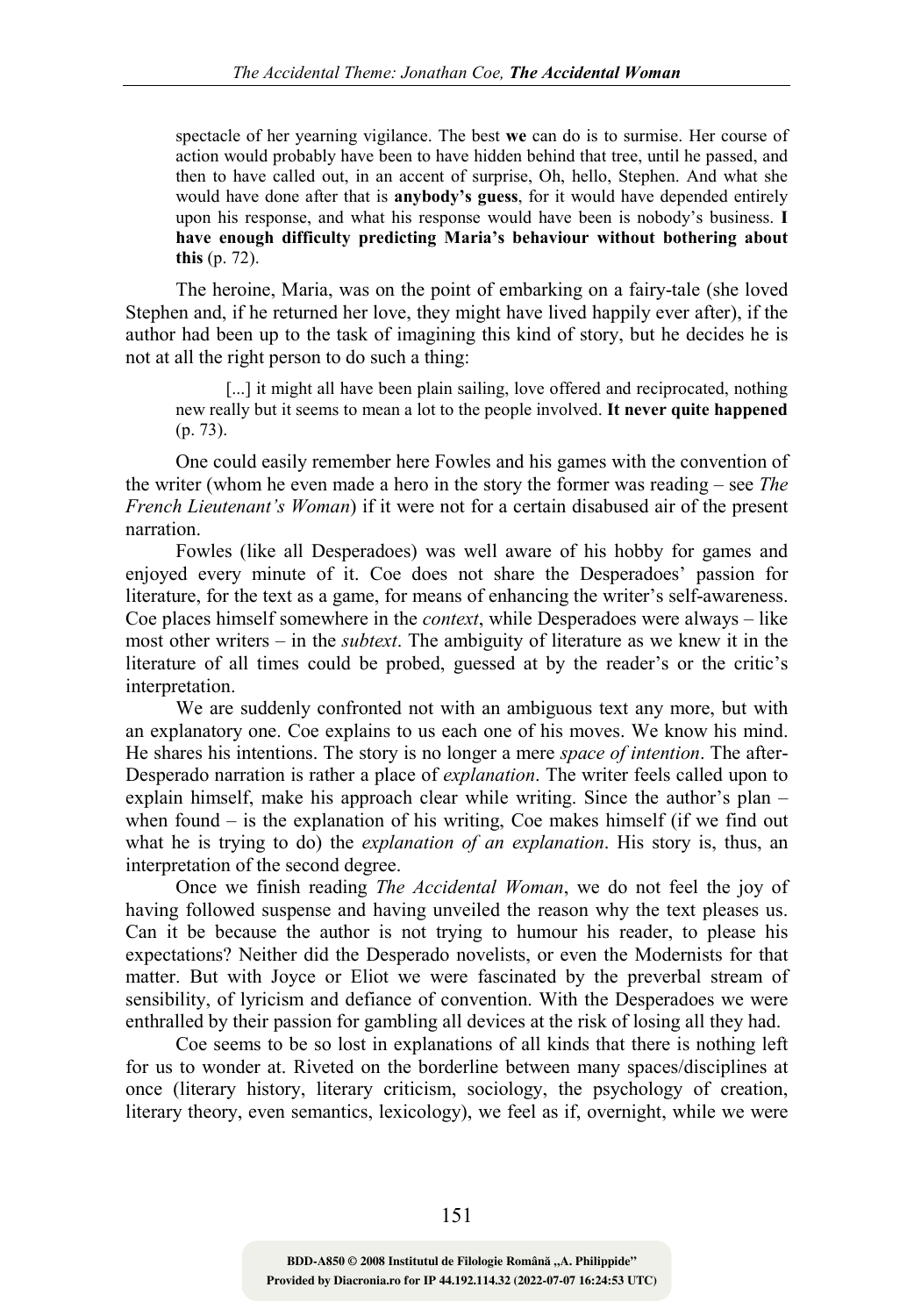not really paying attention, interdisciplinarity had stolen upon us and had played havoc with our reading experience.

In a way it is unfair to contemporary writers that critics read them after they have read so many other works from so many other times in the history of literature (and not only literature). If Desperadoes strove to be different at all costs, after-Desperadoes are too tired to bother any more. They are giving up all claims to comparing quality, originality, superiority ... They no longer emulate the past but explain it. This is where *interdisciplinarity starts*, with the first writer/reader who feels bored with traditional emulation.

What after-Desperadoes do is to replace the very idea of emulation with its explanation. Dickens tried to tell a story better than Fielding, possibly. Galsworthy tried to beat all narrators ever at their own game. Joyce found out that you could tell a story while actually tearing it to pieces. Desperadoes felt sure they could fix the fairy-tale tradition in such a way that nobody would notice it had died for good, thus having their cake and eating it. There was nothing more left for after-Desperadoes to do than embark upon explaining a space (that of the written text) whose tricks – all of them? we are about to find out ... – had already been invented. This after-Desperado interdisciplinarity (the favourite wonder child of so many cultural studies specialists today) is one way of renewing what was menacing to become boring, predictable convention. Coe's interdisciplinary writing, if we may call it that, is one way of surviving, of literature carrying on.

It is in this spirit that Coe makes statements such as:

It is customary, of course, when it comes to stories like this, to believe whatever the author tells you ... (p. 81)

Or such as:

Ronny's delight and surprise upon seeing her lie outside the emotional range of this book (p. 79).

When he explains his story in this obvious manner, Coe definitely detaches himself from the attempt at telling the most captivating story ever, the best-selling, the absolute top-text. He knows he cannot beat them all, so he decides to explain (read expose) them all, beginning with himself:

It was her own self which she most wanted to escape. Sounds rather trite, put like that, doesn't it. We must recognize, though, that included in what Maria, or was it me, termed her self, was a whole crowd of people who really had no business to be there at all. I don't have to remind you of their names, for you know them all; I have introduced all the important ones in the course of telling this story (p. 129).

As we go along and begin to be inevitably interested in the story, this dialogue of the author with the reader (since the author still tries his hardest to be witty, smart and funny) gradually becomes more important than the reader's focussing on the hero. The author makes himself so obvious while explaining his plans for his heroine that the heroine is pushed aside. She is replaced by the impression the author creates that the reader is sharing the process of creation (which would be a very old trick after all). What the reader shares is not the creation of the story at all, but the author's explanation of this creation, from various points of view – interdisciplinary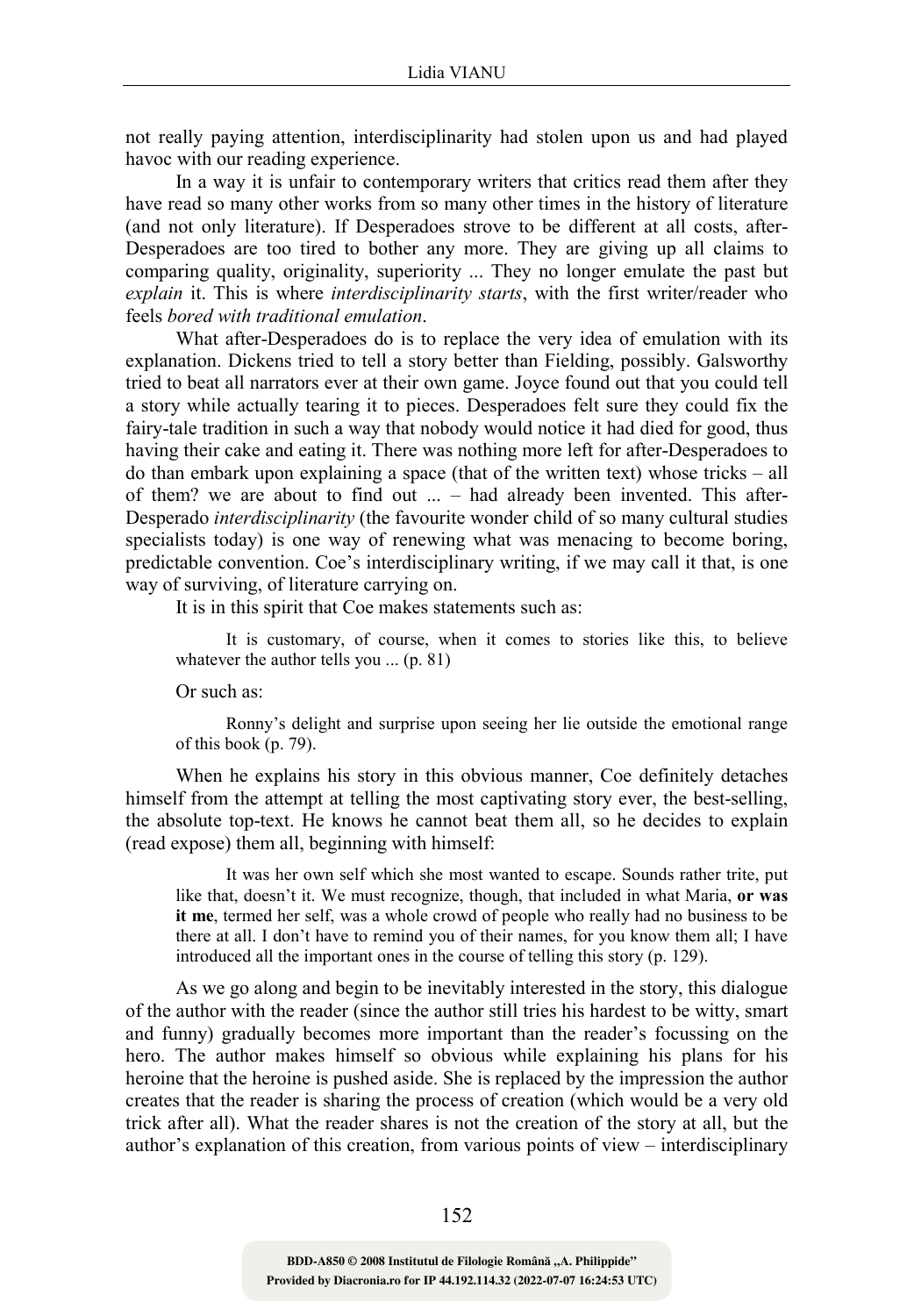– of course: psychological, psychoanalytical, philosophical, sociological, with an eye to gender theory, political evolution and as a philosophy of the human mind all in all. The interdisciplinary novel is the novel that can explain everything, from the story it delivers (never properly finished, and in this case even willfully ignored) to the reasons why, the way in which it was written and it is read.

As a confirmation of this theory, the end of the novel has a footnote which states:

I was conscious in this last passage that I could never achieve exactly my intended effect. Readers may therefore prefer to miss it out altogether, and to listen instead to the end of the first movement of Prokofiev's F minor violin sonata, where they will find a much more concrete version of what I was here trying to express (p. 148).

Coe's intended effect is that of absence, of emptiness. The novel begins with Maria's noticing the

school motto, Per ardua ad astra, which she could read, upside down, on Mrs Leadbetter's headed notepaper (p. 7).

when her teacher congratulates her on having 'won a place at Oxford' (p. 7). She goes to Oxford, does not find anything to engross her there, gets married by accident after having constantly rejected a man who loves her and after having fallen in love with a man whose feelings for her stay a mystery (to herself, to us, even to the author) to the bitter end, is forced by her husband to divorce and leave her threeyear-old son with him and his mistress, has a few totally uninteresting jobs, is 'stood up' by the man who has loved her since high school but does not turn up at the wedding when she at last proposes to him. The end of the story (if a story it is) takes her back home, none the wiser, none the richer, none the happier – just older. Everything has remained unchanged but the passage of time (the narrative covers fifteen years) and the school motto, which promised at first 'ad astra' and is simply remembered as 'per ardua' now:

The bus took her past her old school, St. Jude's, which she realised she had not seen since the day she left it, fifteen years ago. She had a vague recollection of the day she had sat in Mrs Leadbetter's office, receiving the headmistress's congratulations, but it was not at all vivid, dark winter evenings being hard to visualise on Summer Saturday afternoons. One detail, however, bobbed up in her mind quite distinctly, as she sighed. Per ardua, maybe (p. 143).

Nothing fills her life, and, if Coe had a plan in mind, it can't have been any other than to make us aware how empty a life can be. Which is as much as to say he annihilates all the themes of the fairy tale (they lived happily ever after), all the reader's expectations of a romantic emotional life (or sexual for that matter), all moral conclusions that the family is the ultimate refuge. The difference between Coe and a Desperado author is that Coe does not simply deny these things: he also justifies his denial, and his novel comes out of the need to explain himself. Maria's story is in fact the story of a novelist who decides there is no story to tell, but that even the lack of a story – especially that – can be accounted for, analysed, turned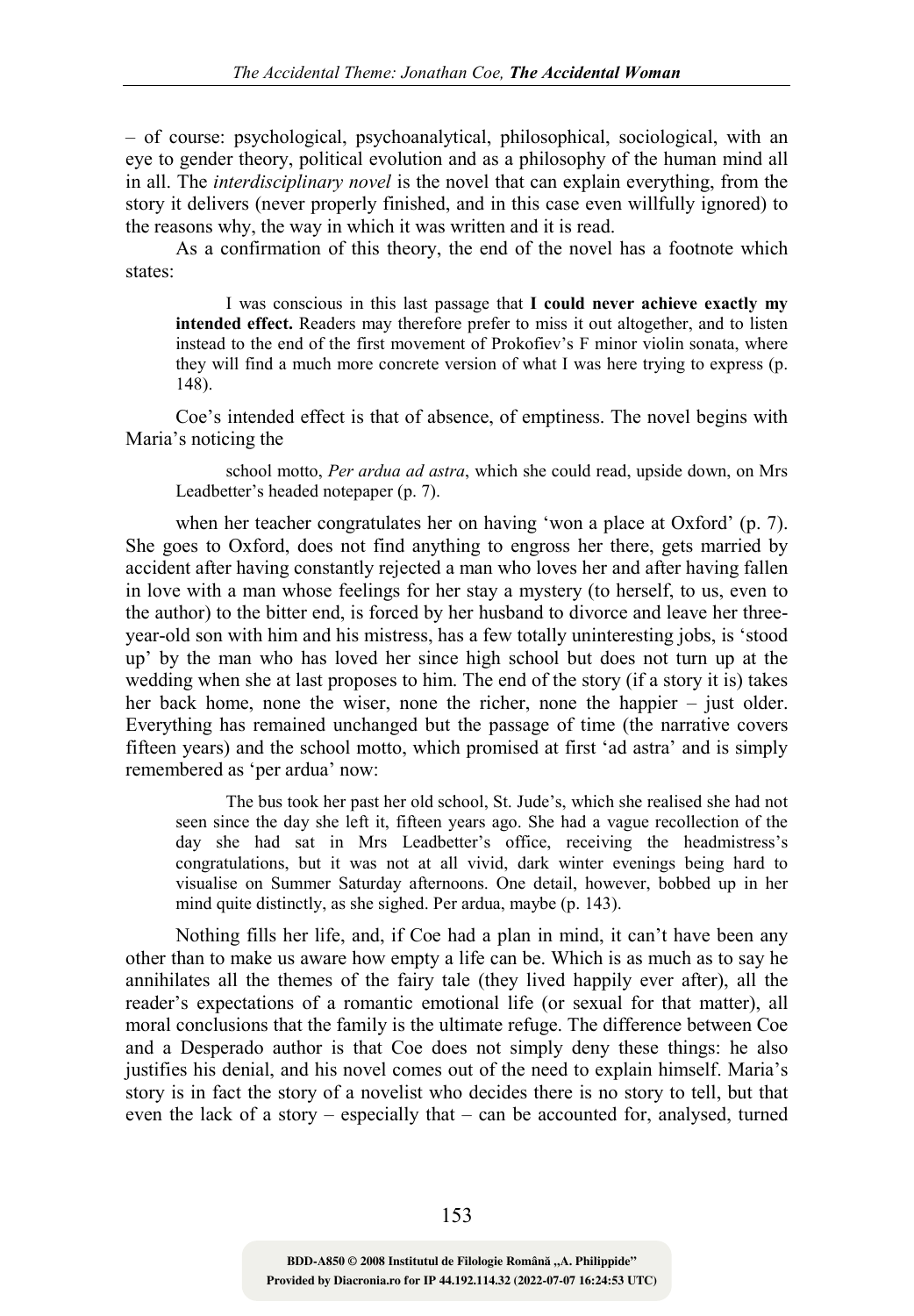into a mood and offered as food for thought. The Accidental Woman is Coe's eating the cake and having it: he tells a story and theorizes on it at the same time.

His real aim is to state that nothing is worth making a romance out of, but the very feeling of absence and emptiness can be passionate nevertheless. Which is as much as to say that the idea of theme and heroes has moved into themelessness and herolessness. It is now up to each novelist to fill the void they have chosen as a main topic with their craft, their sensibility and their wit.

Stream of consciousness authors filled the pages with their preverbal emotional storms, Desperado writers used the clearest possible words to hide inner turmoil (not to banish it), while after-Desperadoes wander away from emotion altogether. There is a whole new world of emotionlessness out there, they seem to say, and all we have to do is to blow life into it. What they mean is we can do their work for them: we must lend their heroes the life we know. The novel is thus not just very clear and familiar (what we put in it must, obviously, be accessible to us) but also very dear to us. As an alternative to loving the author's world or heroes, the after-Desperado novel urges us to explain ourselves, find out how, why we love what we see. We must realize, while reading them, how sympathetic, how rich, how creative we are. This effect – making the reader feel in control – has been at the root of all renewal in art. Art trying to come closer and closer to life has only been a long line of devices to make the reader/viewer/etc feel the richest of them all. Once again, the narrator finds a new approach and the reader is fooled, thinking this is the truth. It is merely art going on.

The Accidental Woman is a novel which changes absence (of family, of love, of sex, of a career, even of a life of the mind) into a sense of universal emptiness, an exacerbated general loneliness which springs out of displacement and defamiliarization. Significantly the novel begins (the first page we read is Contents) with a *Beforewards* and ends with an *Afterhand*. 'Beforewards' is one way of saying 'towards before', of announcing that the direction of the novel (for those who have ears to hear the message) is not towards an end but actually to a place and time before the novel was born. This will be good to bear in mind when we deal with the particular type of suspense (or rather non-suspense) the author resorts to in this book.

\*

For the time being, we are interested in the *Afterhand*, which is deliberately neither an afterword, nor an afterwards. Is this whole novel the best equivalent Coe could think of for a 'helping hand' he offers his reader? Or is this 'hand' mischievous, hinting at the fact that, before we desperately pine for an end, we should be aware there always is a *beforehand* and an *afterwards* (the two words can easily be rearranged, after all), on condition we make the effort of identifying them in our own expectations. The main prerequisite for this novel to exist is our willingness to go out of our way to share it, furnish it, fill it. We may have met the author halfway hundreds of times before (it is the essence of reading to do so), but how many times have we actually been prompted to fill in the plot, the mood?

Filling in is a technique that has always existed, but which was used by modernism more than ever before. It can hardly be denied that the modernist founder Henry James was the father of understatement, and that a postmodernist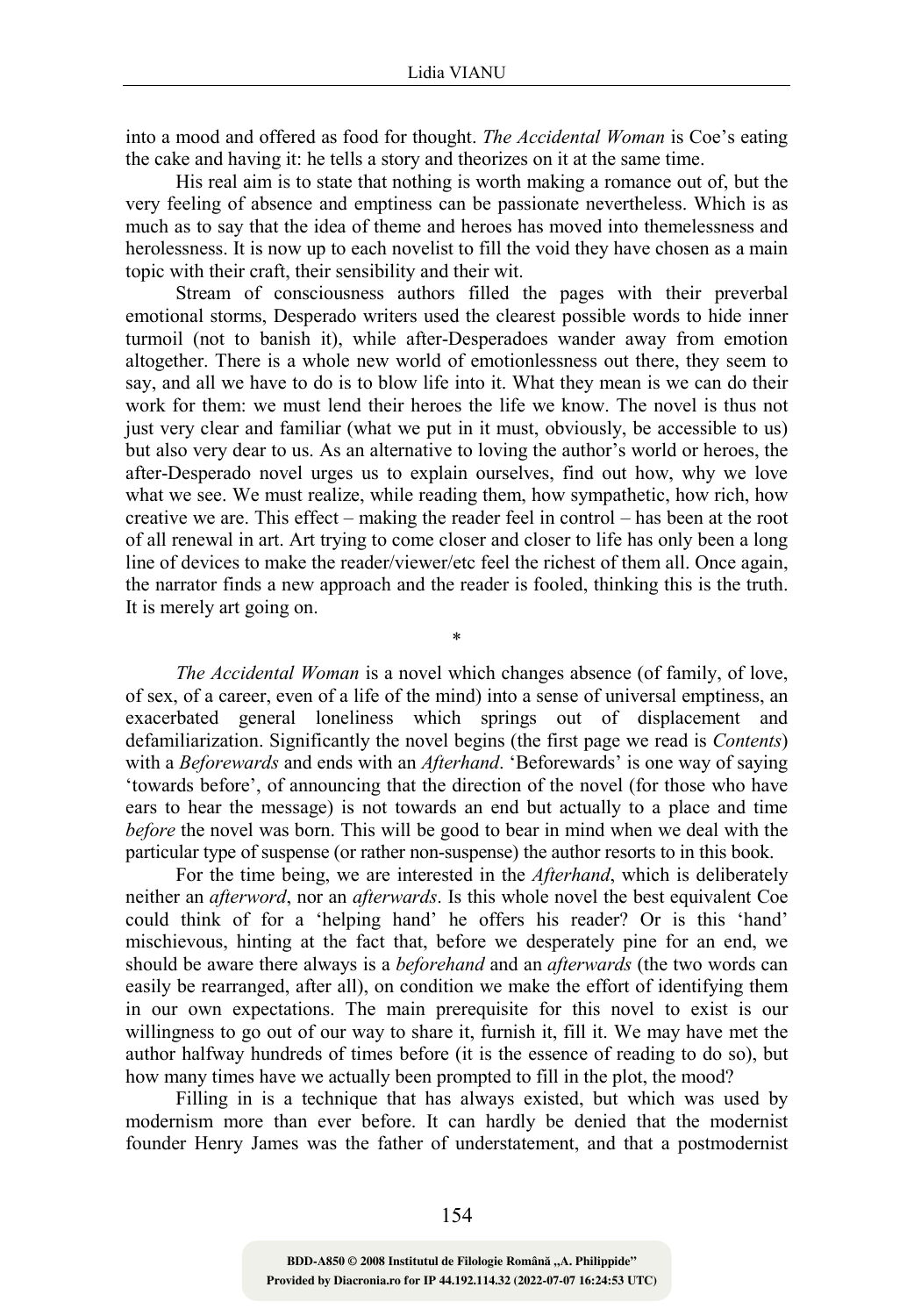Desperado such as Kazuo Ishiguro perfected the approach (to plot and heroes) beyond James' wildest expectations. We could certainly have tried to double guess Richardson (rather questionably, there?), Dickens, Eliot, Galsworthy, but all we would have managed to do would have been to dig up something that already existed in the text, something the author had already sown there.

Double guessing Joyce, on the other hand, is mandatory. Who could understand Joyce, Eliot, Woolf without reading between the lines, without actually putting plainer words in their mouth? The design was unquestionably theirs, though; we could hardly reach a conclusion they would not have envisaged beforehand. Reading literature before these after-Desperadoes is actually more like second than double guessing. The author had a plan and we found it, in pre-modernism. After that, modernists found out it was fun to make the reader's life hell, but the reward was the discovery of the author's meaning, which had never withdrawn.

Desperadoes realized that they could withdraw meaning. Your guess is as good as mine. And yet they built their books in such a way that they gave you an idea of how many things they knew, how many devices they could handle at once, how much of the past of all literature they were able to coexist with. Their withdrawal of meaning was their way of saying they cared for a literary community, however individualistic they may have struck the reader to be.

Jonathan Coe is an after-Desperado precisely because he makes us forget all about double guessing. He discourages our intellectual curiosity. He focusses on the experience. Whether he means life-experience or writing experience, it is no longer relevant. We were so insistently aware of the frontiers of literature being pushed far beyond tradition/convention in pre-modernism, modernism and even in the Desperado age. Suddenly there are no more boundaries. The 1968 slogan (the French students' revolution) – 'It is forbidden to forbid' – has at last taken effect. Coe expects us to fill in his incredibly uncomplicated story with our own lives.

English is mainly (and wrongly, I should say) taught today by means of exercises of the 'rephrase' or 'find the error' type. It is the native way of teaching. It does not help the native, since he already knows the language, and it can hardly teach a foreigner the system of words he ought to know, since no one ever mentions the word grammar. Coe is a man of his age. The after-Desperado age, like it or not, is a mimetic, fumbling, intuitive, chaotic thing. We learn English as some people are taught how to swim by simply being pushed in deep water. We read after-Desperado novels, too, making use of all our instincts to keep afloat. Needless to say, once again, literature survives ...

Maria's story is, then, a 151-page description of what Coe cannot find worth telling us about her. She leaves her family to go to College and comes back to it on the last pages, but her emotions have nothing to do with either her parents or her brother. Her schoolmate Ronny claims to be in love with her almost up to the last page, yet, when (out of solitude, we infer) she asks him to marry her, he stands her up at the 'register office' ('The bastard had stood her up', p. 126). Sex is omitted as totally unimportant. A few guesses at gay openings make the story alert here and there – which, when they are infirmed, makes us realize how eager we have become for the uncommon, how much we like the out of the ordinary (this certainly being one reason why gay literature is all the rage today).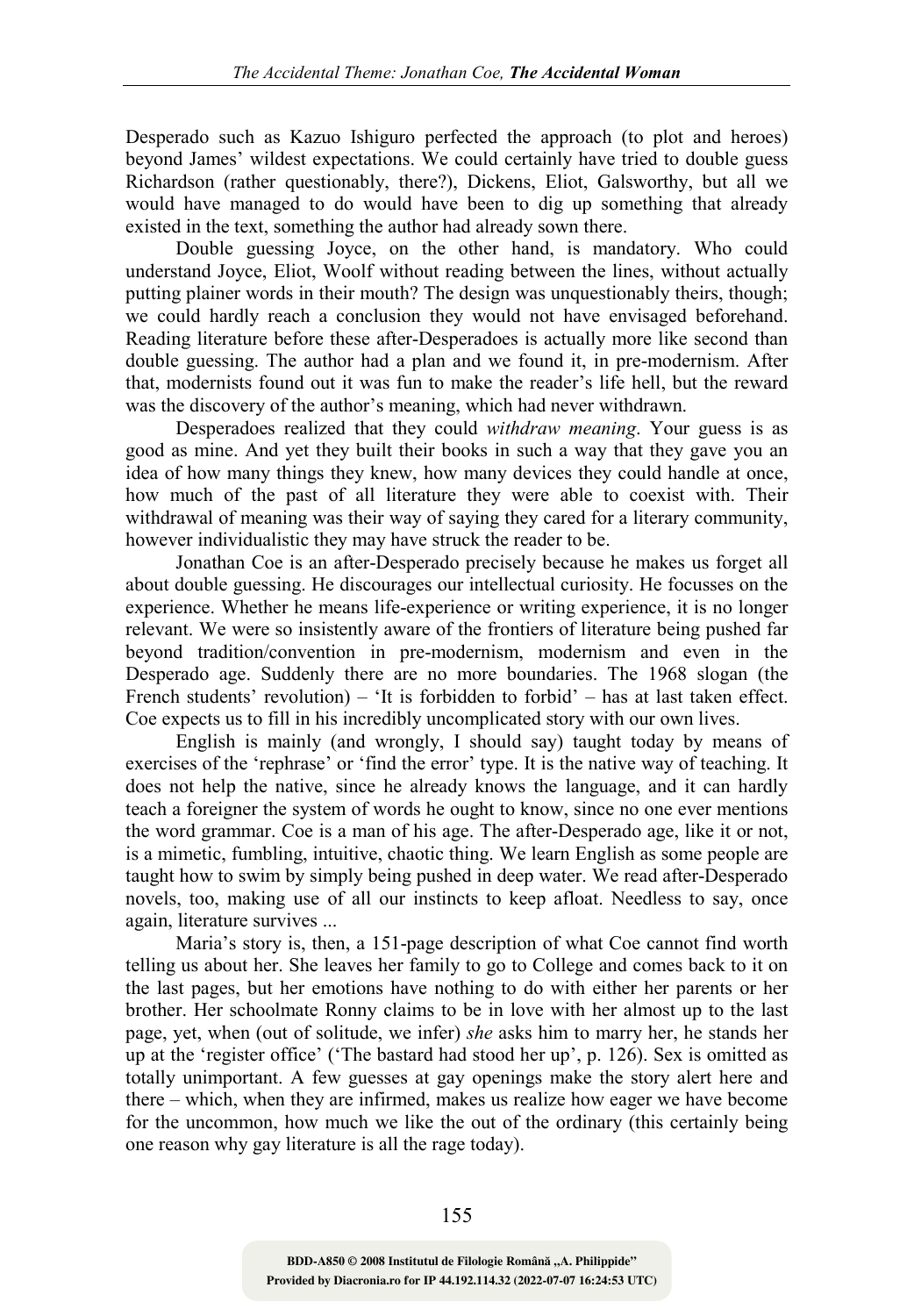We can hardly notice Maria going towards a career. When the story stops (and she is thirty-two) she has none to speak of. She merely makes a living. She works to survive. There is much to say about the contemporary view of life on automatic pilot. Its effects on the heroine's thoughts are devastating. She refuses to subscribe to a life of the mind. She comes here dangerously close to Anthony Burgess's Alex in A Clockwork Orange. Both Maria and Alex like to listen to classical music. It is their only joy, the authors emphatically underline, and society takes it away from them eventually. They grow up, shed all joy, and the book ends. Alex is ready to find a 'mate' and have a child – who will probably reiterate his violence. What about Maria? Coe does not even bother to mention a direction for her. From Desperado Burgess to an after-Desperado like Coe, somewhere along the way, the reader's expectations have died – which means that this reader has learned to be as emotionless as Coe's heroine.

Somehow, the author's irony all starts from his confused feeling of chronology. Convention is safely dead and the absence of a need for defiance (so familiar to his modernist and Desperado predecessors) leaves the reader at a loss. Ronny tells Maria 'I love you' (p.10), while Maria 'felt happiest when she was alone' (p. 11). Chronological causality was the backbone of tension, of enjoyed suspense. Maria's story is all enjoying joylessness, and the paradox becomes possible because of Coe's writerly skills.

The story builds a circle of author-heroes-reader-other authors. The time of narration is inessential and can be playfully rolled along:

In those days Maria wrote poems, too. For instance, she composed a poem, or fragments of a poem, on her walk home that evening. It was a peculiar poem, well worth preserving, I wish I could give you the whole of it. Unfortunately it was destroyed, along with so many other mementoes of Maria's life at this period, in the fire which burnt down half of her parents' home in 1982. (Touching to reflect that of this event, which is not due for nearly twelve years yet, she has at present little inkling.) The poem concerned, among other things, the contact of half-formed snowflakes with unresisting cheek, the act of unthinking uphill progression, the texture of street lamp glow where it merges with winter sky, and the comfort to be derived from states of solitude. Maria felt happiest when she was alone by and large, but the thought of being always alone terrified her, because she was only human ... (p. 11).

The first emotion mentioned in this novel is that of fear. At first it seems to be placed in a future-in-the past, or rather a past-in-the future. Whatever the time, this fear is unexplained, possibly unexplainable at the mere level of the story. It can only be grasped if the reader realizes that he has to make his own book, which means build his own theory on and into the text. This theory of the receiver has everything to do with the real point of the book. Fear leads the way, for the time being.

The author's irony leads the way as well:

Here you are to imagine a short scene of family jubilation, I'm buggered if I can describe one (p. 18).

His approach to lonely or shared sex clearly sounds like Laura Hird's Born Free, another first novel, written in 1999 this time. Coe's sense of inimical,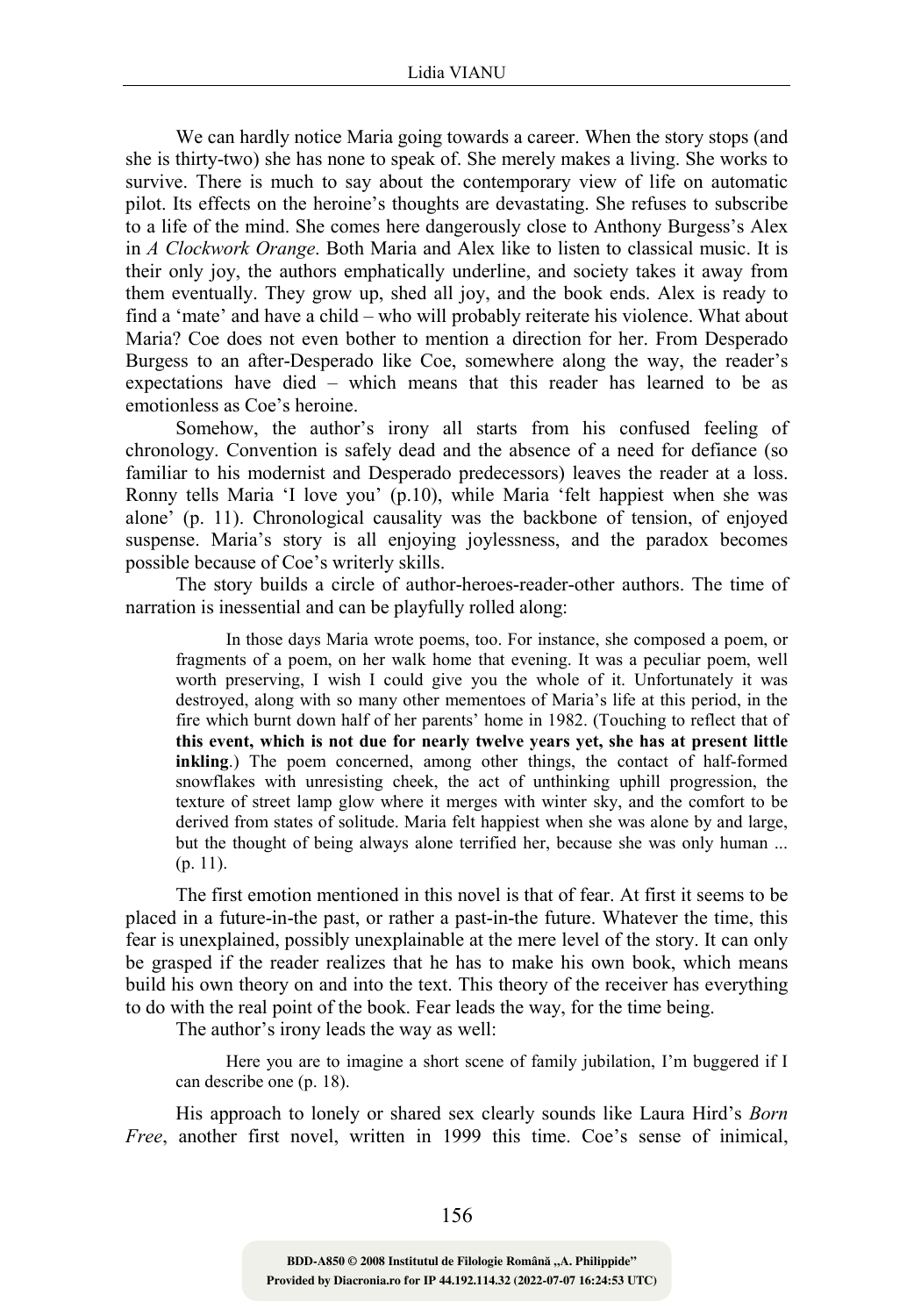alienating family is similar to Laura Hird's, too, and I am afraid they just dutifully follow the path Aldous Huxley's pointed in 1932 (Brave New World – early Desperado dystopia): the sense of family seems to have become incomprehensible. To authors at least.

Jonathan Coe's irony is fierce. He does not simply defy or play around. He acts as if he were alone on Earth, as if all the texts ever written had only been produced to allow him to pretend they had never existed. His favourite target – aimed at quite a number of times in The Accidental Woman – is Victorian fiction:

'Love destroys,' said Philip, from between his fingers. 'It is a raging fire which warms you, then burns, then leaves you for a heap of ashes, grey and barely glowing'. He got up suddenly. 'Do you mind if I write that down?' (p. 32)

Whenever Coe feels like telling a decent story, he suddenly looks in his own pocket Victorian mirror and describes his Maria with sentences such as,

I know what love isn't (p. 40).

or

'Explain the train of thought,' said Maria, 'which leads from love to happiness, and then to marriage' (p. 41).

In his frenzy to forget all texts ever written, Coe does not even realize that his constant parody of prim Dickens (updated with Desperado uninhibited physical descriptions) rather revives the Victorian narrative style, which we keep peeping at and end by craving for. When Coe has done telling us his version of the story, a fiend whispers in our minds: 'How about hearing it in Dickensian language all over again?' After a paragraph like the following, we cannot help wondering which we would prefer after all. My theory is that no reader of after-Desperado texts could ever take pre-modernist author seriously:

It took him a week or two at first to entice Maria into his bed, and to gain admission to hers, but once the precedent had been established this interval decreased, until it could be done within a minute or two or in exceptional circumstances a matter of seconds. There is no need to give the details. Why describe all the gropings, the senseless fumbles and thrusts which this poor misguided couple executed upon each other on warm spring afternoons and clammy evenings? Why enumerate, in the hope of enlightening or perhaps even arousing the reader, the various gasps, kisses, groans, caresses, stains and clasps which characterise this ludicrous pantomime? Far better to forget, as Maria tried often and vainly to forget, the hours she had spent with this man in the flagging pursuit of a hazy gratification (p. 49).

The tone is Dickensian, the address is in very good narrative tradition (known ever since the novel was born), but we, the recipients, are no longer the dutiful believers of stories pre-modernists required ever since the Bible. It took almost a century after 1922, the peak of modernism and defiance of convention, to change our reading habits. And after-Desperadoes are the first to make full use of the change.

As we go along, we have a feeling (which is confirmed at the end of the reading experience in this case) that the story does not really matter. The author fills the space with small gestures which attempt familiarization (and fail). Nothing is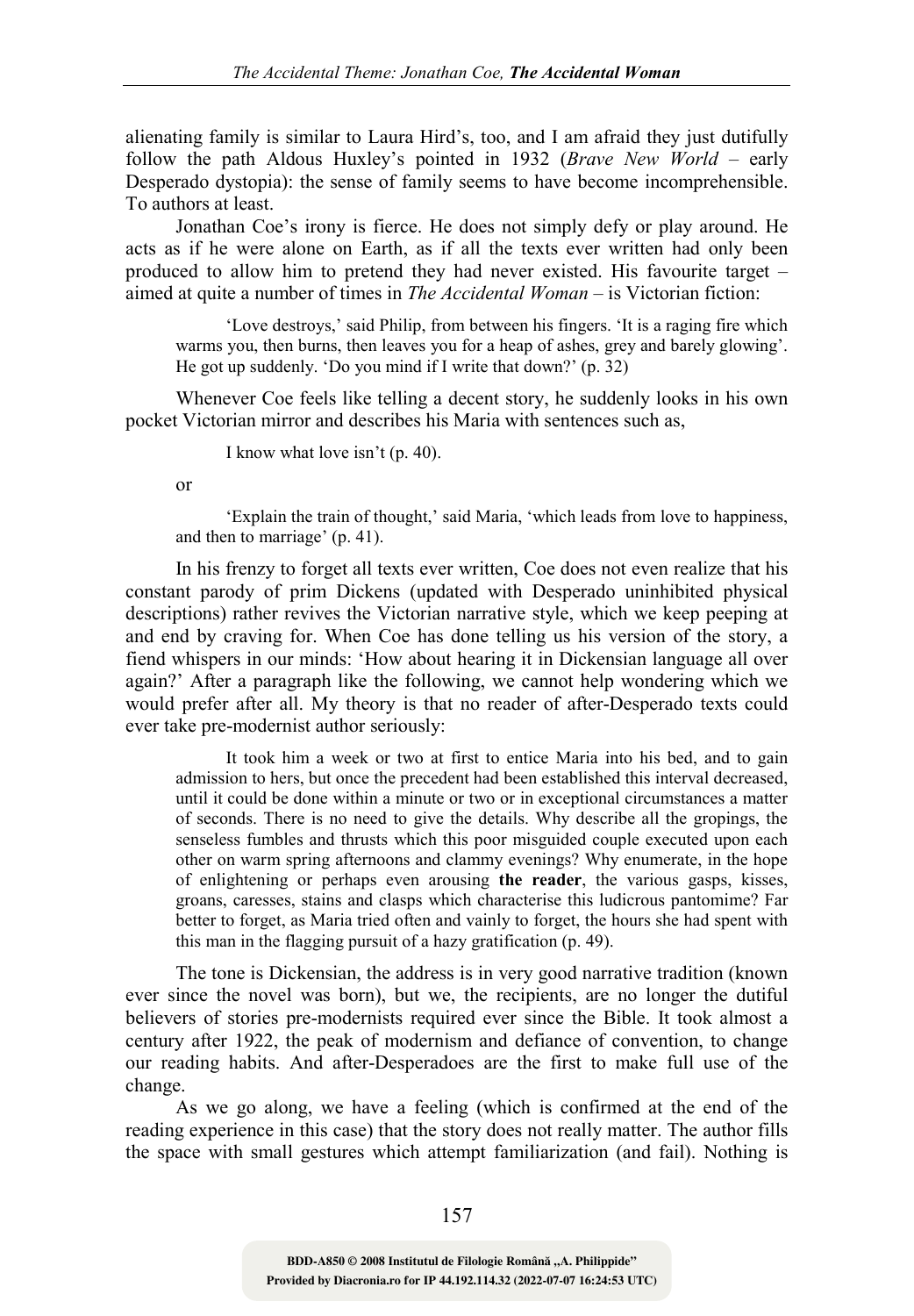unbearably intense, nothing reminds us of Joyce, Woolf, Eliot, even Galsworthy (to say nothing of a Fielding, Thackeray, Dickens). An excerpt like the following could easily have come close to Ishiguro's *The Remains of the Day* (a love story on a 'wasted day, an unhappy day, a very beautiful day in some respects'. The author labels it as 'the heat of anxiety and of desire', which he sums up as a 'pretty pass':

Of all the Oxford days which Maria ever looked back on, she remembered none so clearly or with so much pain as a blazing summer's day at the end of her last term. It was a wasted day, an unhappy day, a very beautiful day in some respects. It started, as far as Maria's memory and therefore as far as we are concerned, in the afternoon. Armed only with a copy of poems by Baudelaire, which she had no intention of reading, she stationed herself on a bench, beneath a tree, opposite the main entrance to one of the men's colleges. It was astonishingly hot, and had been for about a week, the heat was beginning to have that weighty feel which means that a storm is not far off. It weighed her down, supplemented internally by the heat of anxiety and of desire. Her heart pounded, as hearts do at such moments, and in such situations, not an unpleasant feeling as long as it doesn't happen too often, more than once every few weeks for example. In this position, which she varied only in a small way as we shall see, she waited for five hours, during which time she reflected haphazardly on the circumstances, the feelings and former incidents, which had brought her to this pretty pass. She did not recall them in chronological order, she did not so much recall them at all, in fact, it would be truer to say that they assaulted her, but we shall record them chronologically, for the reader's benefit (p. 65).

Maria's memory, chronologically recollected 'for the reader's benefit', involves two heroes: herself and Stephen. The whole chapter is the best approximation of a text about a young girl in love Coe can produce (for the time being). If he had been fond of his own story and had really meant to tell us what had happened, his irony might have subsided a little. In fact it grows frantically, fighting all sense of intimacy or sympathy we might feel for the heroine, whose love – as we shall half-see – does not seem to be returned:

[...] she was not at all certain, she had no concrete evidence whatsoever, that Stephen returned her love. (And just when I was thinking that we could get away without using the word.) (p. 67).

In telling us the half (unended) story of Maria's 'love' (or whatever) for Stephen, Coe makes ample fun of convention, baffling all the reader's decent expectations, combining feeling and sex, mediaeval (or Victorian, for that matter) femininity and the latest sexual shamelessness of fiction in a mad medley:

Maria's love for Stephen (in for a penny) bore little relation to her love for Nigel. They never went to bed together. They never kissed. These were not Maria's decisions, she would have done both, simultaneously for preference. But at the same time she felt that it made a nice change not to do these things, it gave her a sense of independence to think that she could love without seeking petty satisfactions. Stephen himself never mentioned the matter. Occasionally Maria wondered whether he found her unattractive, or whether he was a homosexual, or frigid, but more often she was happy to let things continue as they were. She had never had any use for wiles, the little feminine wiles in which it was considered by some indispensable to be adept. Charlotte, for instance, had found her attitude in this respect particularly hard to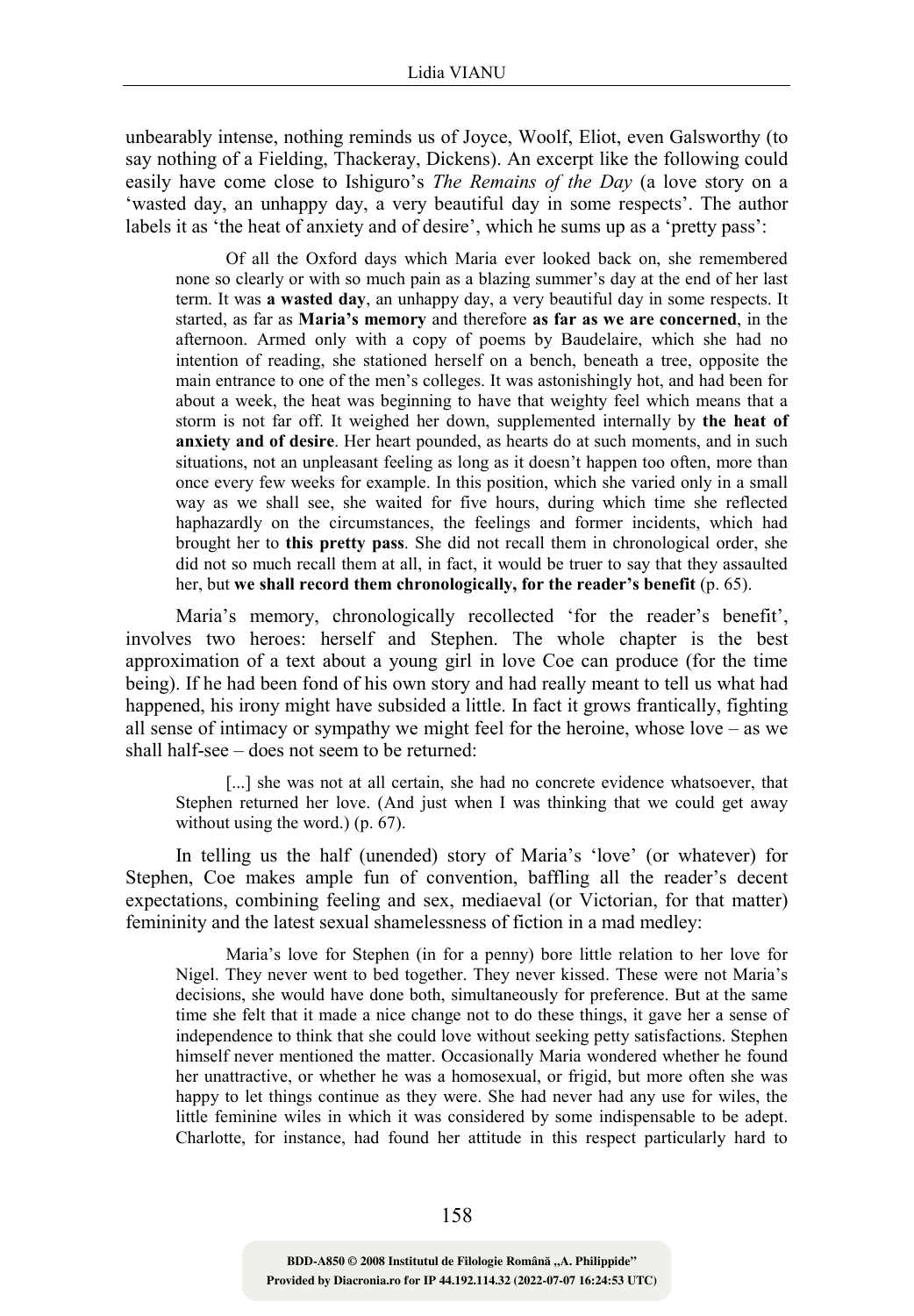understand. You will never get anywhere, Maria, she had said once, until you learn to practise the ways, the little feminine wiles and ways by which we of the weaker sex are able to exercise our authority. Little gestures, Maria, and little actions, which render men helpless, which turn them to putty in our hands. These had turned out to be, in ascending order of effectiveness, the fluttering of the eyelashes, the crossing of the legs, and the sucking of the penis. Maria was not impressed by this advice and had never acted upon it. She felt that it would be wrong, apart from anything else, to force upon Stephen attentions and pressures which he had not invited. She was happy already, and did not want to jeopardise her happiness (p. 67-68).

Besides the very rich gay theme, which is clearly suggested in this novel more than once, for both sexes, this fragment amply draws on the death of the fairy-tale tradition. To make things very clear for us, Coe steps in and pushes all texts off the table, pre-modernism and modernism included. He makes a clear statement to the effect that he is the only one in charge, the story is his and (we find that out much later) he is not going to give it to us:

There had been others, many others. Days when she had waited outside Stephen's college, knowing what time he was most likely to emerge in order to meet an appointment or an engagement, and had then followed him through the street, debating always within herself whether to approach him and to feign surprise, as if they had met by chance. Sometimes Maria could be very foolish. She knew that if Stephen ever found out about this behaviour, he would consider it incomprehensible, and might stop loving her, or might never start loving her, or might even stop liking her. Yes, might even stop liking her. But that didn't stop her doing it. There was one time which kept coming back to her, as she sat waiting outside his college that hot afternoon, it came back to her in fragments, glimpses insistent in form and character, always the same, but this is not how I shall narrate it (p. 69).

At least the modernists and the Desperadoes, defiant as they might have been, stuck to the story with all their might. We knew all about Leopold's Bloom love, Clarissa Dalloway's rich inner life, and we finally guessed what the butler Stevens was hiding inside. After 1922 we stole inside the heroes and shared their innermost thoughts. Desperadoes came after that shameless display of the self and their game was to hide it. The after-Desperadoes' game is to *withdraw the story*, to question the very point of narration.

Consequently, Stephen leaves before we know what he feels and the whole book revolves around one (never answered to our satisfaction) question:

'Did he leave a message?' (p. 75)

The answer to that was 'No', but Maria reiterates the question in her mind again and again, like a leitmotif, a memento of what could have been if irony had not prevented it from (at least) becoming a story.

Irony is something Coe himself admits to:

Even now she felt a shudder, perhaps of pleasure, perhaps of pain, at the thought of the scene as her mind's and her remembrance's eye had between them framed it, the pale glowing tetragon of sunlight on the slabs, the shaft of sunlight connecting this figure to her nearest window, the dustclouds dancing before her, the shade around, and the soft, insistent music, to which Maria hardly listened, at least in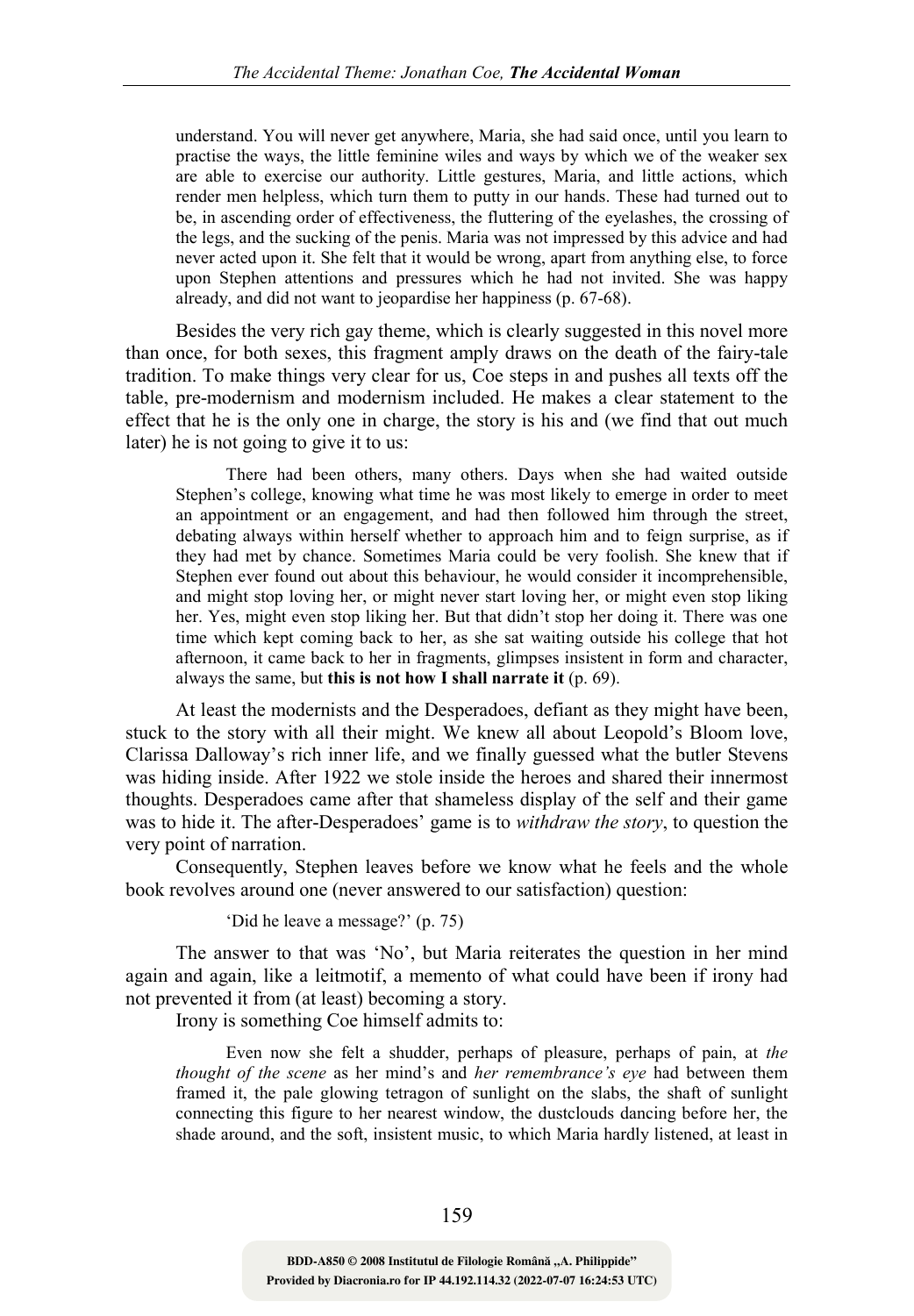her usual way, but which might have spoken to her of regretful acceptance, if she had been interested in that sort of conjecture. Now here's a funny thing. The music, as far as Maria was concerned, was Stephen's. It was he who made it, and filled the chapel with it, it was he alone who was humanly responsible for the sound of those moments, for the sound which her world made, in other words, during that time. This was how she liked to look at it, and this was at the heart of all that day's worth. Irony coming up. But to tell the truth, never a bad thing to do occasionally even in a book, it had not been Stephen playing the organ at all, in this instance, for his teacher, exasperated beyond measure by the hopelessness of his performance, had taken over and played the whole prelude without stopping, as a demonstration of how it should be done. Maria did not know this. But her inaccurate memory meant much more to her than our knowledge of the facts can ever mean to us, so we needn't feel superior (p. 70).

This excerpt kills quite a number of birds at one stone. It names both modernism and Desperado positions (modernism in italics, Desperado underlined) while defining after-Desperadoes by opposition (in bold type). Maria remembers her lost moment of love (falling in love, actually – the pure emotion, not the anecdote) with her 'remembrance's eye – which unmistakably sounds like Proust's (and Shakespeare's, though) remembrance of things past. With Desperado (and yet un-Desperado) disabused avoidance of intense emotion, the 'funny' thing is that what she remembers (the object of her affections playing the organ) is a false image. The beautiful epiphany her mind (actually Coe's, with a real passion for un-writing, rather than re-writing Joyce) builds into the church scene ('the pale glowing tetragon of sunlight on the slabs, the shaft of sunlight connecting this figure to her nearest window, the dustclouds dancing before her, the shade around, and the soft, insistent music...') is a very commonplace case of mistaken identity. The fact that the author debunks it, so to say, makes the text partly Desperado.

But Coe does not stop here. He warns us: 'Irony coming up'. He makes it clear it is a convention we are looking at ('even in a book'). And then he brings the three ages (modernism, Desperado and after-Desperado) face to face in only one sentence ('But *her inaccurate memory* meant much more to her than our knowledge of the facts can ever mean to us, so we needn't feel superior'). Modernism, indeed would greatly have appreciated the poetry of Maria's inaccurate memory. Desperadoes, on the other hand would have been reticent to subscribe to feelings, so they would have belittled them (the moment meant much more to Maria than the story, which in this case is 'our knowledge of the facts', could 'ever mean to us', which 'us' includes the author as well).

What does an after-Desperado like Coe do now? After the Desperado fake pact with the reader (sounding something like 'I am telling you the truth and nothing but the truth', when in fact he is lying to his teeth while building his convention/story), Coe climbs down from the pedestal all authors before him have used and crosses the fine line between the reader's and the author's versions of somebody else's (preferably a modernist's or a Desperado's) stories: 'we needn't feel superior', he says. With this statement in mind it is easier to understand why he builds his stories as if they did not matter much.

What seems to matter is the loneliness this acknowledgment implies. Coe creates not only lonely heroes (that was a Desperado much used trick), but also very lonely (and homesick...) readers. Displaced from the tradition of the fairy-tale (the

160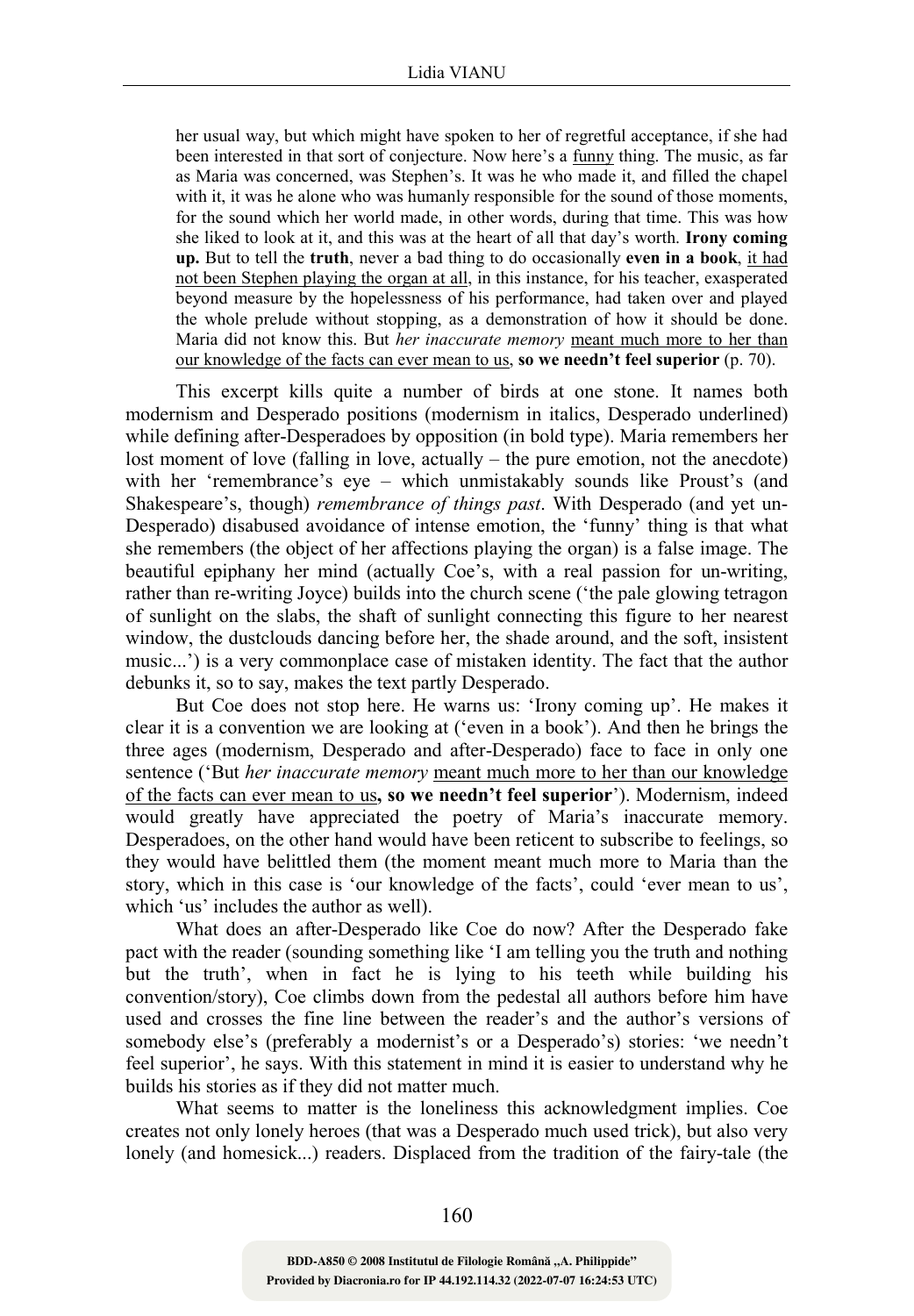happy or unhappy ending), defamiliarized in a world deprived of emotional intensity, this reader is looking for the something that matters. While this novel's heroine fails to find this, the reader is luckier providing he can read in the right way.

After we have crossed a number of very traditional themes (such as gossip and friends, crossed love, useless love, unreliability of a hero's memory) and some Desperado hobby horses (death of the sense of family, the tragic mistake of getting married or having a child, gay love, insanity, drugs, even crime), we have the feeling that no story is worth our attention. What is, then?

Before deciding upon that, one case of intertextuality cannot be missed. After Maria has refused Ronny and has been ignored by Stephen (who leaves for China, anyway), she makes a 'mistake' which results in her marrying a man who will, within six years, make her hate sex (because of his vulgarity, selfishness and violent attitude), who will cheat on her with the maid and will eventually divorce her (and blame it all on her), take their little boy away from her, raise him with the maid and then bully the maid, too, forcing her to take refuge at a shelter where Maria recognizes her, and so the incidents come full circle without anything amounting to a 'story' yet. That initial mistake is 'gammon':

It is customary, of course, when it comes to stories like this to believe whatever the author tells you, and yet I can imagine that for some of you there might be a problem in taking at face value my assertion in the first sentence of this chapter. I repeat, that if Maria had not chosen gammon, she would not have married Martin. For gammon, as you know, is often very salty, and liable to induce thirst, and if Maria had not been thirsty she would have had no reason, no reason whatsoever, to go into a tea shop that afternoon after saying goodbye to Ronny. And if she had not gone into the tea-shop, she would not have chanced upon her old friend Louise, and if she had not chanced upon Louise, Louise would not have invited her to a party that night. And she would not have gone to the party, and she would not have met Martin, for where else could she have met Martin, who lived in Essex and had never been to Oxford in his life before or since? She had never loved him, and he had never loved her, but he was looking for a wife and she was looking for something to do, so they seemed as well suited as most couples ever are. They had a whirlwind courtship, consisting of much sex, and a bit of theatre-going, married in October, honeymooned on the Riviera, and produced their first and only child exactly sixteen months later. Maria was by now twenty-three, pushing twenty-four, and she was already aware that she had made a bad mistake (p. 79-80).

This short paragraph contains more stories than the entire novel bothers to build. It is similar to the short description of Maria waiting for Stephen, while jealous Ronny is spying on her:

Maria waited for five hours outside Stephen's college. After one and a half hours, he had left for his viva by a back route, known only to members, and after another hour he had returned, the same way. He had then spent three hours packing, and had left for the station, by the front route, but by then Maria herself had left, in despair, and slightly pissed off with the whole business. And Maria chose to get up and leave, as it happened, at a time when Ronny was in the lavatory, so he neither saw her go nor knew where she went. The afternoon had not worked out too well all round (p. 74).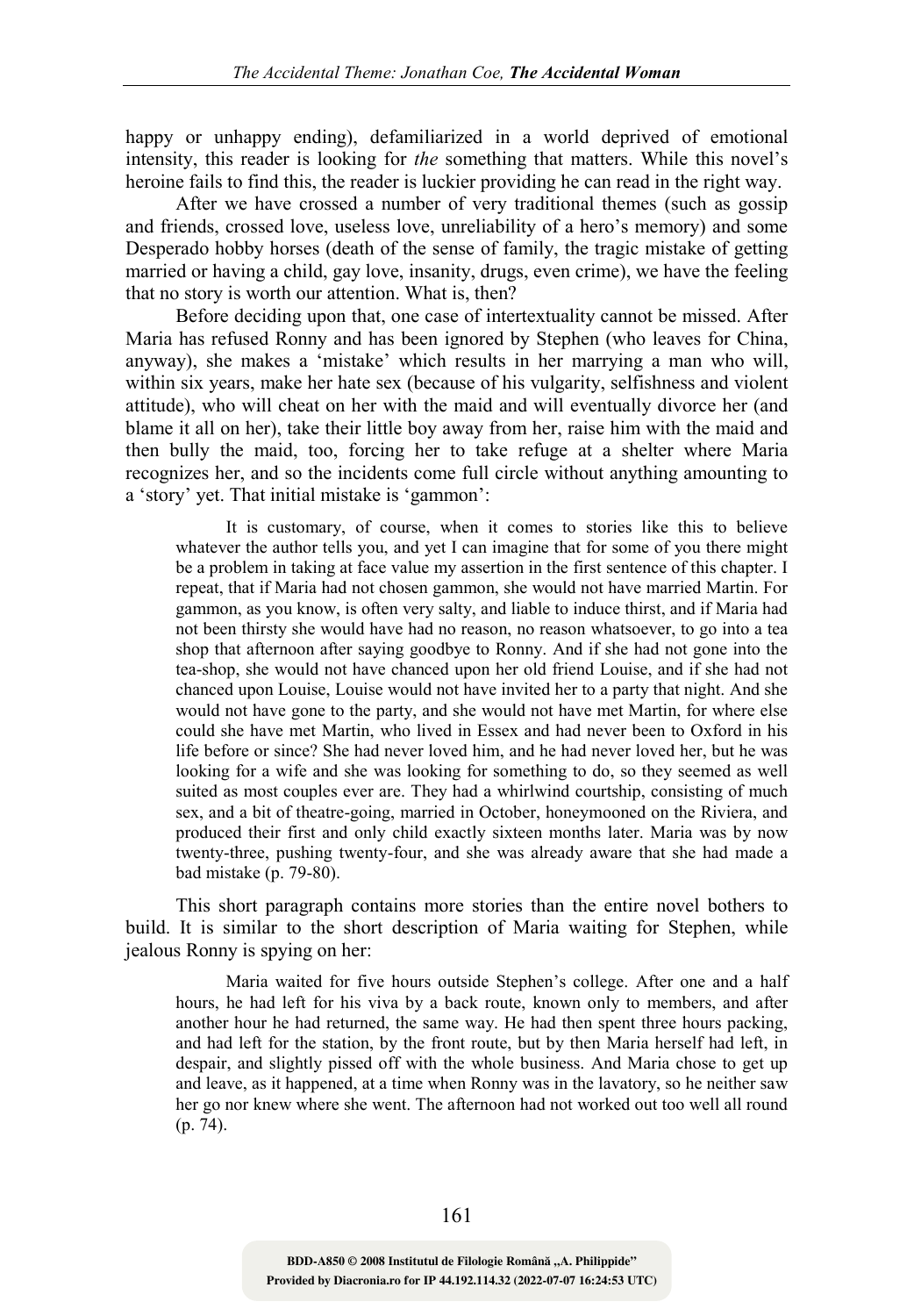This agglomeration of stories exhales a very modernist (Joycean, Woolfian, Eliotian) perfume. But the word 'gammon, can hardly fail to trigger the memory of The Waste Land, where  $Lil -$  toothless, with five children and a recent abortion – is on the point of being bereft by a husband returned from military service in the navy, a husband who 'wants a good time' and who will possibly find that with Lil's confidante (nameless in this poem), whose sentence about 'hot gammon' is left as unfinished as Coe's novel, as a matter of fact:

> When Lil's husband got demobbed, I said – I didn't mince my words, I said to her myself, 140 HURRY UP PLEASE ITS TIME Now Albert's coming back, make yourself a bit smart. He'll want to know what you done with that money he gave you To get yourself some teeth. He did, I was there. You have them all out, Lil, and get a nice set, He said, I swear, I can't bear to look at you. And no more can't I, I said, and think of poor Albert, He's been in the army four years, he wants a good time, And if you don't give it him, there's others will, I said. Oh is there, she said. Something o' that, I said. 150 Then I'll know who to thank, she said, and give me a straight look. HURRY UP PLEASE ITS TIME If you don't like it you can get on with it, I said. Others can pick and choose if you can't. But if Albert makes off, it won't be for lack of telling. You ought to be ashamed, I said, to look so antique. (And her only thirty-one.) I can't help it, she said, pulling a long face, It's them pills I took, to bring it off, she said. (She's had five already, and nearly died of young George.) 160 The chemist said it would be all right, but I've never been the same. You are a proper fool, I said. Well, if Albert won't leave you alone, there it is, I said, What you get married for if you don't want children? HURRY UP PLEASE ITS TIME Well, that Sunday Albert was home, they had a hot gammon, And they asked me in to dinner, to get the beauty of it hot – HURRY UP PLEASE ITS TIME HURRY UP PLEASE ITS TIME Goonight Bill. Goonight Lou. Goonight May. Goonight. 170 Ta ta. Goonight. Goonight. Good night, ladies, good night, sweet ladies, good night, good night. (T.S. Eliot, The Waste Land)

This breathless enumeration of possible stories by Coe can only have one aim: to prove that a story is not all it takes to write a good novel. His predecessors, the Desperadoes, always dreamt of the bestseller, which was the most profitable way of telling a story, combined with the financial profit of selling it, the latter deriving from its accessibility to a large audience. The Modernists – who always encoded their stories in oceans of lyricism – did not dream of the success of their stories in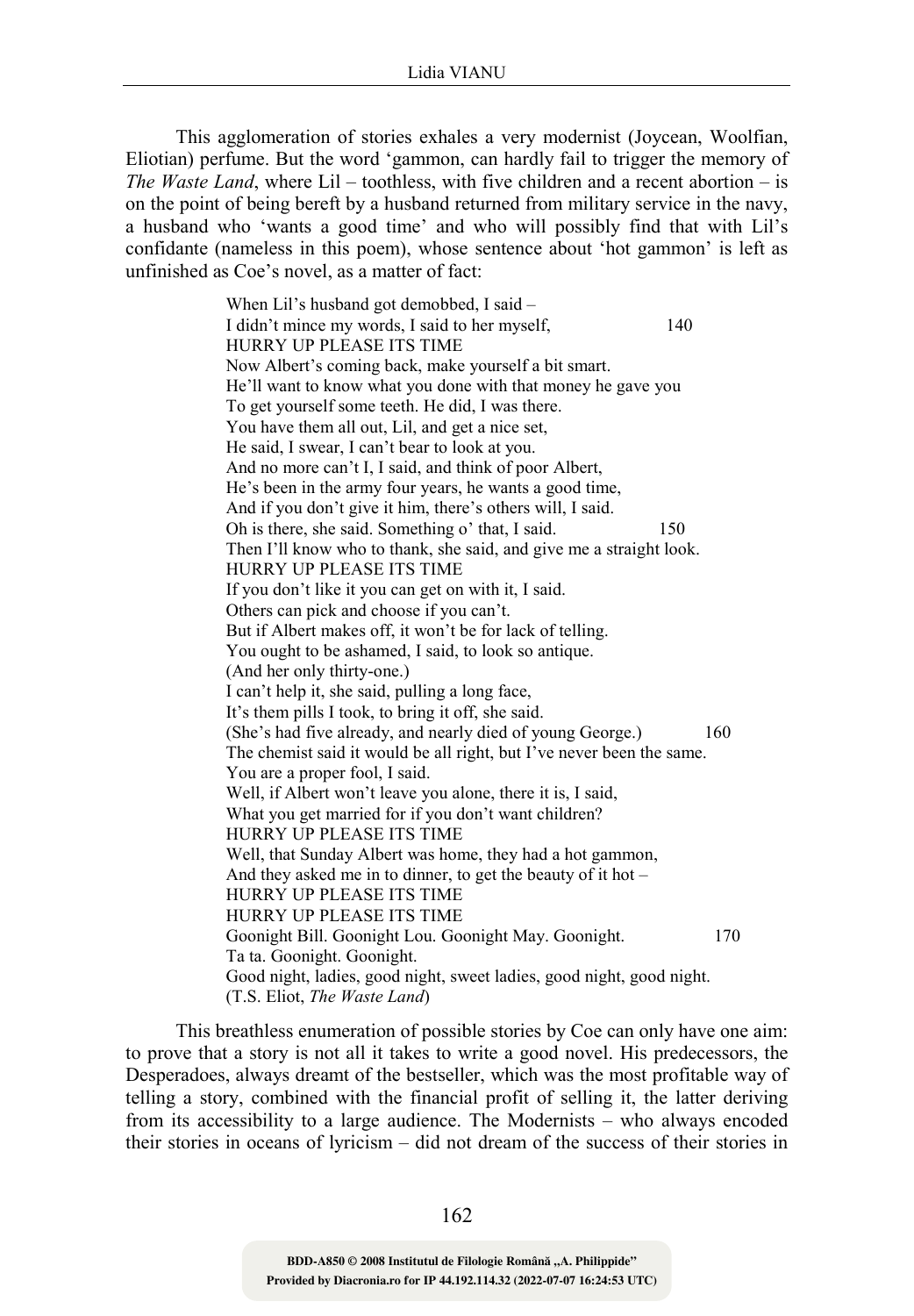terms of money. The same question arises again: what makes Coe's world go round if it is not the story (which may imply it is not really money)?

I think The Accidental Woman, like other after-Desperado novels, feeds on fear. It conjures up all kinds of threats. Maria's progress from high school to her thirty-second year of solitude is a constant initiation. Desperado literature was first and foremost dystopic in that it confronted the reader with a world this reader would never want to live in. But the Desperado reader had a refuge: he knew this dystopia was not really his world. It was the author's warning (at first – see Huxley, Orwell, Gray), the author's nightmare (Ishiguro, Lessing, Barnes, Bradbury), the author's concoction.

With Coe we do not so much care about the story because fear has ceased to be an imaginary alternative. Coe's fear is the real thing and we have no refuge from it. We cannot just put the book down to make it go away. Coe's text conveys the conviction that it does not need suspense (a cult with Desperadoes) because there really is no other end but the ultimate one, the final DOOM, the death of the human species. Ian McEwan's Saturday (2005) conveyed the same message.

Since fear is what the author feels and his hero conveys, it is only natural that we should find it impossible to focus on his hero. The after-Desperado author cannot help making himself very conspicuous, pushing his heroes aside. Coe describes Maria as essentially passive:

[...] sleep now being one of the very few aspects of existence for which she felt any degree of enthusiasm (p. 133).

Before falling asleep, though, the old fairy-tale convention of the story still haunts her:

And how often, during those wakeful seconds, did she hear the words: a man rang. I can't remember. Did he give his name, no. Did he leave a message, no (p. 134).

Love having gone out before it had actually sparkled, fear takes its place. There is only aggressivity all around. Not just acquaintances, but friends, husbands and even brothers and parents. The circle of fear closes when Maria is faced with her past, lost future-to-be: the woman who took her husband and her son is no happier than herself:

And now is there anything more, I wonder, that you can possibly want to know about Maria's years in Chester. Did she ever leave the city, for a holiday, or for a seaside outing? No, never. Did she not communicate with her family, all this time? Very occasionally, by letter, or by telephone. Did she never have any visitors to stay, in the spare bedroom, none of those old friends who thronged her fancy in moods of fond remembrance? Unnecessary sarcasm. No, of course not. Then surely I have told you all that you need to be told. Yet looking back, it seems to be rather a short chapter. Well, there is next to no direct speech, so you are still getting value for money, of sorts. Let's be honest, I begin to weary of Maria, and her story, just as Maria begins to weary of Maria and her story. What little fun there ever was in her, and in it, seems to have quite gone away, and I wouldn't be at all surprised to learn that she desires nothing more than to have it brought to an end, rapid and painless.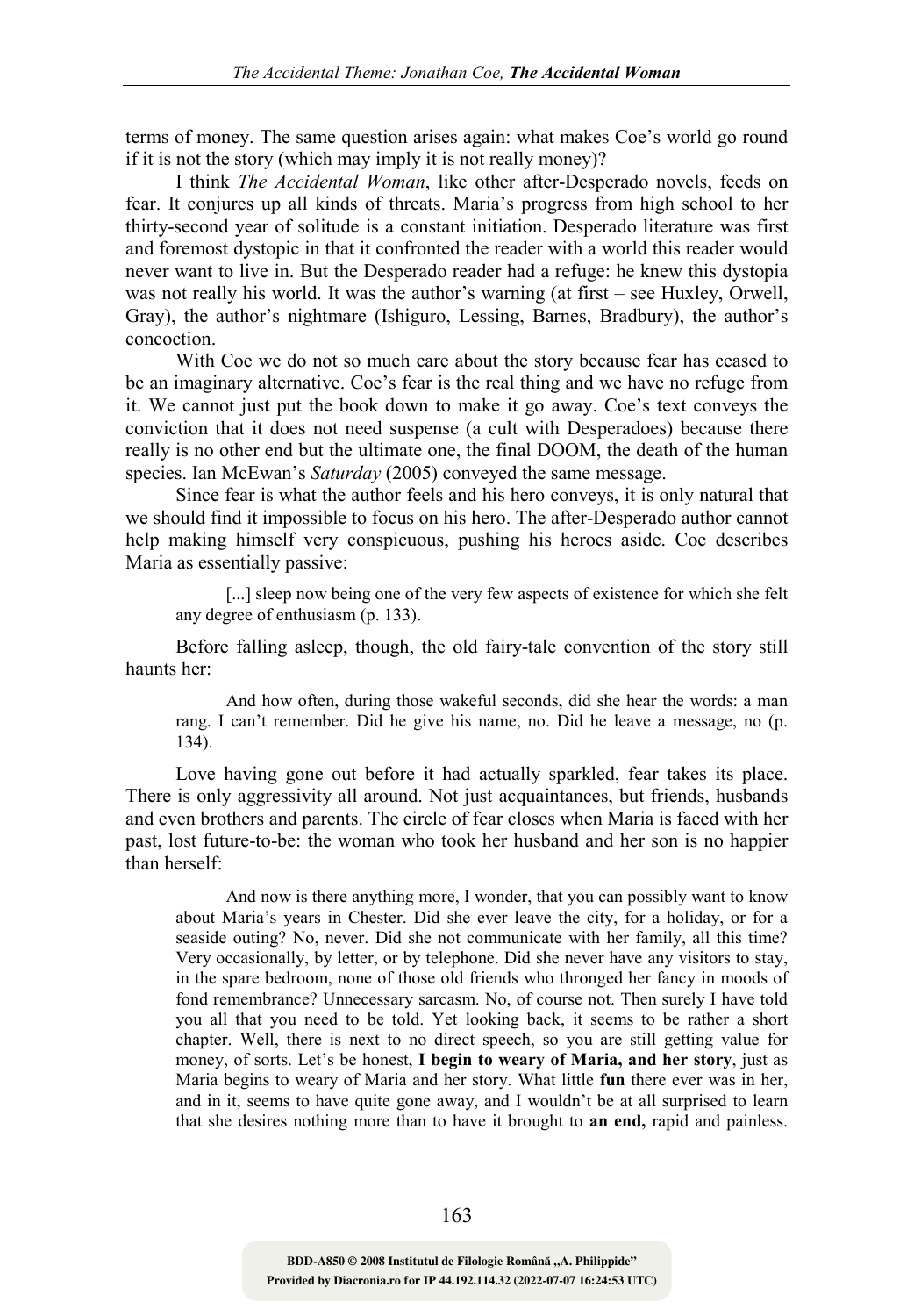Let us move on, for I have only one more episode to relate of Maria's life, and then we shall be done, and we can say goodbye.

But there, you start chatting with the reader and before you know where you are you find that you have forgotten all about the narrative. Did I not say, at the beginning of the chapter, that it was a Tuesday, and that there was something particularly interesting about Maria's thoughts, as she walked home from work? Know, then, that Maria was that day feeling even worse than usual. A new woman had come to the refuge, with her child. The boy was nine years old, and they were fleeing from a husband who had attacked and beaten them in a drunken rage. Maria had recognised them at once as Angela, her old nanny, and her son, Edward (p. 135-136).

This would have been a narrative lead worth pursuing in a traditional novel, even in a Desperado one. To Coe it is a mere mention. As the author himself notices, he has 'forgotten all about the narrative' while he was 'chatting with the reader'. This may be the time to answer the question as to what the story and suspense have been replaced by. In Coe's case, they have been replaced by the pleasure offered by the reader's intimacy with the author. After Fielding's or Dickens's omniscience/ubiquity, here we have a novelist who knows so little about his story and heroine that he can hardly wait to be done with it.

We should not be in a hurry to judge Coe and pronounce him a narrative slob. His focus may not be the chronological telling of a story. He complains time and again that tenses bore him to death, confuse him, he does not know which is when or when is which. The idea is he does not really care when things happen. What weighs on his story and makes it apparently blank and flat, unbearably uneventful or very badly managed, is a lyrical sense of human tragedy. Maria, a woman of our days, is born in a 'clockwork' family, grows up to be a clockwork being, gives birth (so the species will not die just yet) and ends loveless, family-less, career-less, friendless, deprived of any joy that we can notice. She is an automaton.

We live in an age when everyone has a passion for explaining the why's of everything. We no longer write literary criticism because we need to explain why criticism is necessary. We no longer study old subjects because we need to see them as a whole, in their 'interdisciplinarity'. Could this be a longing for the Renaissance homo universalis? Hardly. We are narrowly specialized. Our world of specialized explanations, of abstract speculation in the margin of essential, basic 'necessities' breeds accidental creatures, such as Maria:

She felt suddenly and savagely sad to have seen her parents looking so old. But even this moment passed, and in its wake Maria felt, now, a curious lack of emotion. All at once the park appeared to have nothing to do with her memory, it belonged neither to her youth nor to her middle age, neither to remembrance nor to hope and this was good, because from now on Maria would be leaving all of these things behind.

She could hear a lark singing nearby. The bird was perched on a branch of the hawthorn bush, and was looking at Maria with intense interest, fascination, you might say. She returned its stare, and for a while these two creatures stood quite still, watching one another. I find the thoughts of both, at this point, equally impossible to divine. It is even hard to say with which, of the two, I feel more in sympathy, but let us for the sake of this story cast our lot with the lark, for whom the sight of Maria's quick unmoving eyes eventually became too much. He flew off the branch and